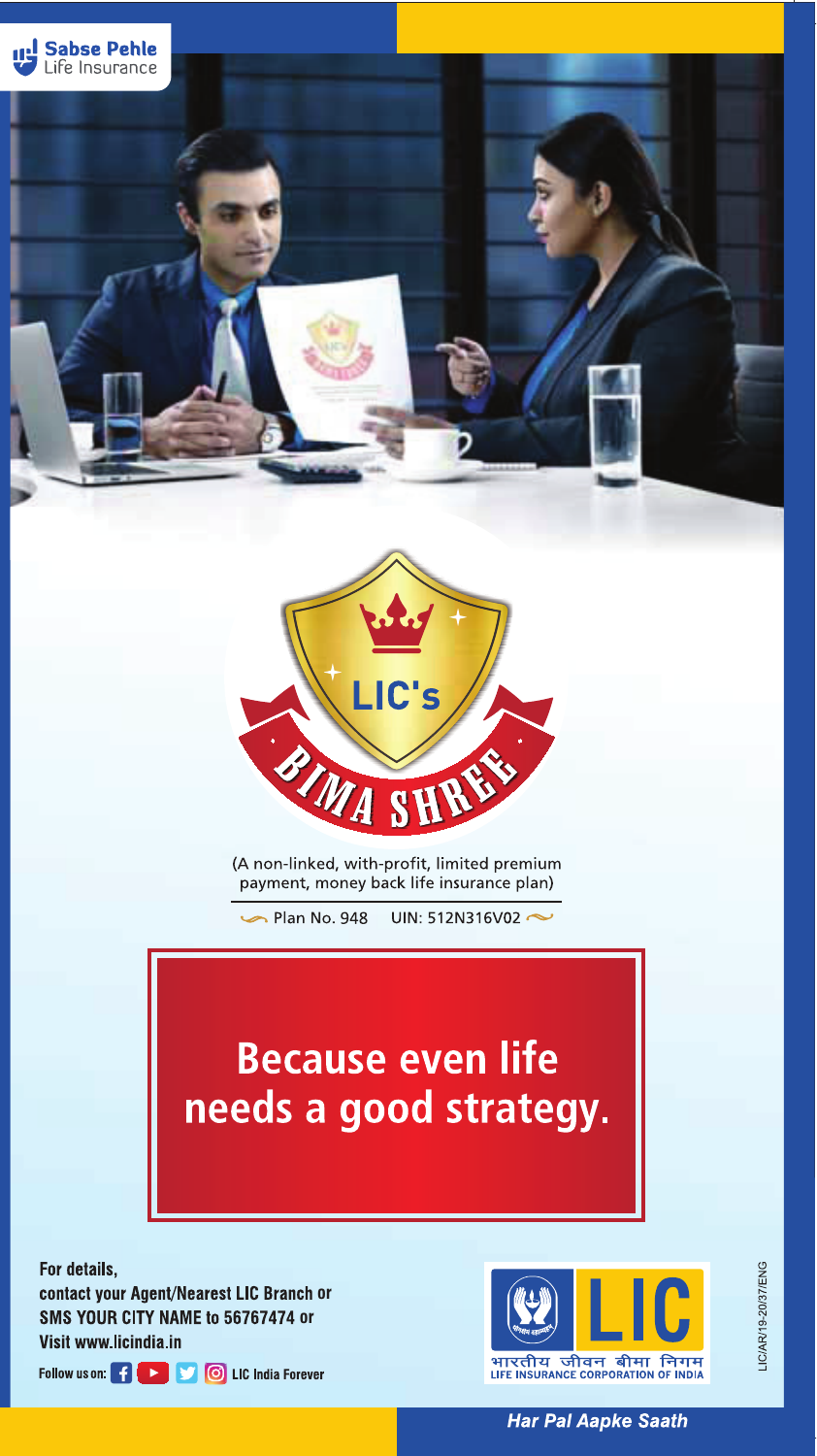## **LIC's Bima Shree (UIN: 512N316V02) (A Non-Linked, Par�cipa�ng, Individual, Life Assurance Savings Plan)**

LIC's Bima Shree plan offers a combination of protection and savings. This plan is specially designed for High Net-worth Individuals. This plan provides financial support for the family in case of unfortunate death of the policyholders during the policy term. Periodic payments shall also be made on survival of the policyholder at specified durations during the policy term and a lump sum payment to the surviving policyholder at the time of maturity. This plan also takes care of liquidity needs through loan facility.

*1.Benefits payable under an inforce policy (where all due premiums have been paid):*

#### **a) Death Benefit:**

*On death during first five years:* Death Benefit defined as sum of **"Sum** Assured on Death" and accrued Guaranteed Addition shall be payable.

*On death after completion of five policy years but before the date of maturity:* Death Benefit defined as sum of **"Sum Assured on Death"** and accrued Guaranteed Addition and Loyalty Addition, if any, shall be payable.

Where **"Sum Assured on Death"** is defined as the higher of 125% of Basic Sum Assured or 7 times of annualised premium.

This death benefit shall not be less than 105% of all the premiums paid upto the date of death.

Premiums referred above excludes taxes, extra premium and rider premium(s), if any.

#### **b) Survival Benefit:**

On the life assured surviving to each of the specified durations during the policy term, provided all due premiums have been paid, a fixed percentage of Basic Sum Assured shall be payable. The fixed percentage for various policy terms is as below:

For policy term 14 years:

30% of Basic Sum Assured on each of 10<sup>th</sup> and 12<sup>th</sup> policy anniversary.

For policy term 16 years:

35% of Basic Sum Assured on each of 12<sup>th</sup> and 14<sup>th</sup> policy anniversary.

For policy term 18 years:

40% of Basic Sum Assured on each of 14<sup>th</sup> and 16<sup>th</sup> policy anniversary.

For policy term 20 years:

45% of Basic Sum Assured on each of 16<sup>th</sup> and 18<sup>th</sup> policy anniversary.

#### **c) Maturity Benefit:**

On the life assured surviving to the end of the policy term, provided all due premiums have been paid, **"Sum Assured on Maturity"** along with accrued Guaranteed Additions and Loyalty Addition, if any, shall be payable.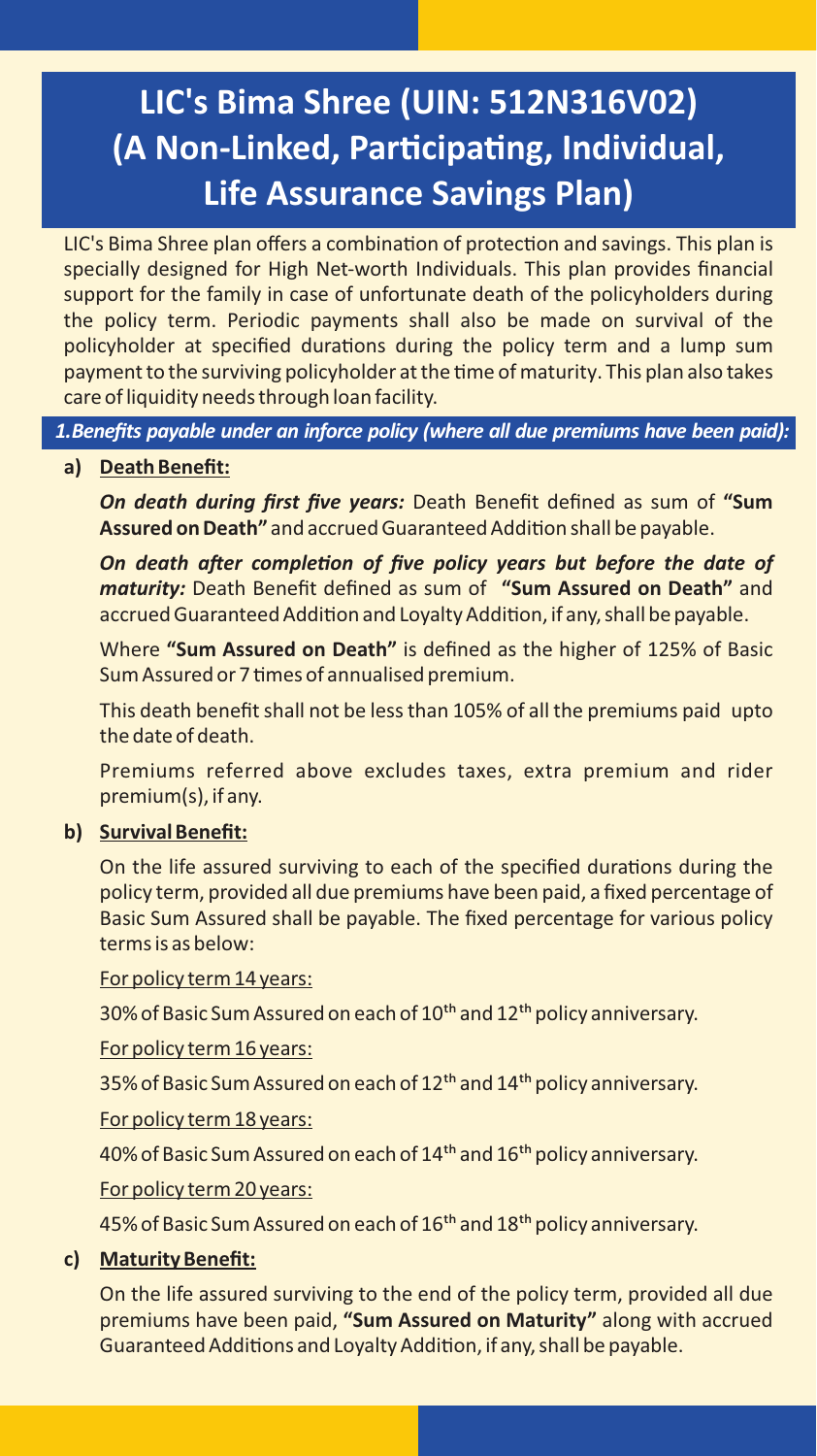Where **"Sum Assured on Maturity"** is as under: 40% of Basic Sum Assured for policy term 14 years 30% of Basic Sum Assured for policy term 16 years 20% of Basic Sum assured for policy term 18 years 10% of Basic Sum assured for policy term 20 years

#### *2. Par�cipa�on in profits:*

Provided the policy has completed five policy years and atleast 5 full years' premium have been paid, then depending upon the Corporation's experience the policies under this plan shall be eligible for Loyalty Addition at the time of exit in the form of Death during the policy term or Maturity, at such rate and on such terms as may be declared by the Corporation. Under a paid-up policy, Loyalty Addition shall be payable for the completed policyyears forwhich the policywasinforce.

In addition, Loyalty Addition, if any, shall also be considered in Special Surrender Value calculation on surrender of policy during the policy term, provided the policy has completed five policy years and atleast 5 full years' premium have been paid. In case of surrender of policy, Loyalty Addition shall be payable for the completed policy year for which the policy was inforce.

The actual allocation to policyholders, out of the surplus emerging from the actuarial investigation, shall be as approved by Central Government in accordance with provisions in this regard under LIC Act, 1956.

#### *3. Guaranteed Addi�ons:*

Guaranteed Additions shall accrue at the end of each policy year during the Premium Paying Term (PPT), provided all due premiums have been paid till date. The rate of Guaranteed Additions shall be as follows:

- Rs. 50 per thousand Basic Sum Assured for first five years
- Rs. 55 per thousand Basic Sum Assured from 6th policy year till end of PPT

In case of a paid-up policy or on surrender of a policy the Guaranteed Addition for the policy year in which the last premium is received will be added on proportionate basis in proportion to the premium received for that year.

## *4. Eligibility Condi�ons and Other Restric�on :*

| a)           | Minimum Basic Sum Assured        | : $Rs. 10,00,000$                                                             |
|--------------|----------------------------------|-------------------------------------------------------------------------------|
| b)           | <b>Maximum Basic Sum Assured</b> | : No limit (The Basic Sum Assured shall be in<br>multiples of Rs. 1,00,000/-) |
| $\mathsf{C}$ | <b>Policy Term</b>               | $: 14, 16, 18$ and 20 years                                                   |
| d)           | <b>Premium Paying Term</b>       | : (Policy term $-4$ ) years                                                   |
| e)           | Minimum Age at entry             | : 8 years (completed)                                                         |
| f)           | <b>Maximum Age at entry</b>      | : 55 years (nearer birthday) for policy term<br>14 years                      |
|              |                                  | 51 years (nearer birthday) for policy term<br>16 years                        |
|              |                                  | 48 years (nearer birthday) for policy term<br>18 years                        |
|              |                                  | 45 years (nearer birthday) for policy term<br>20 years                        |
|              |                                  |                                                                               |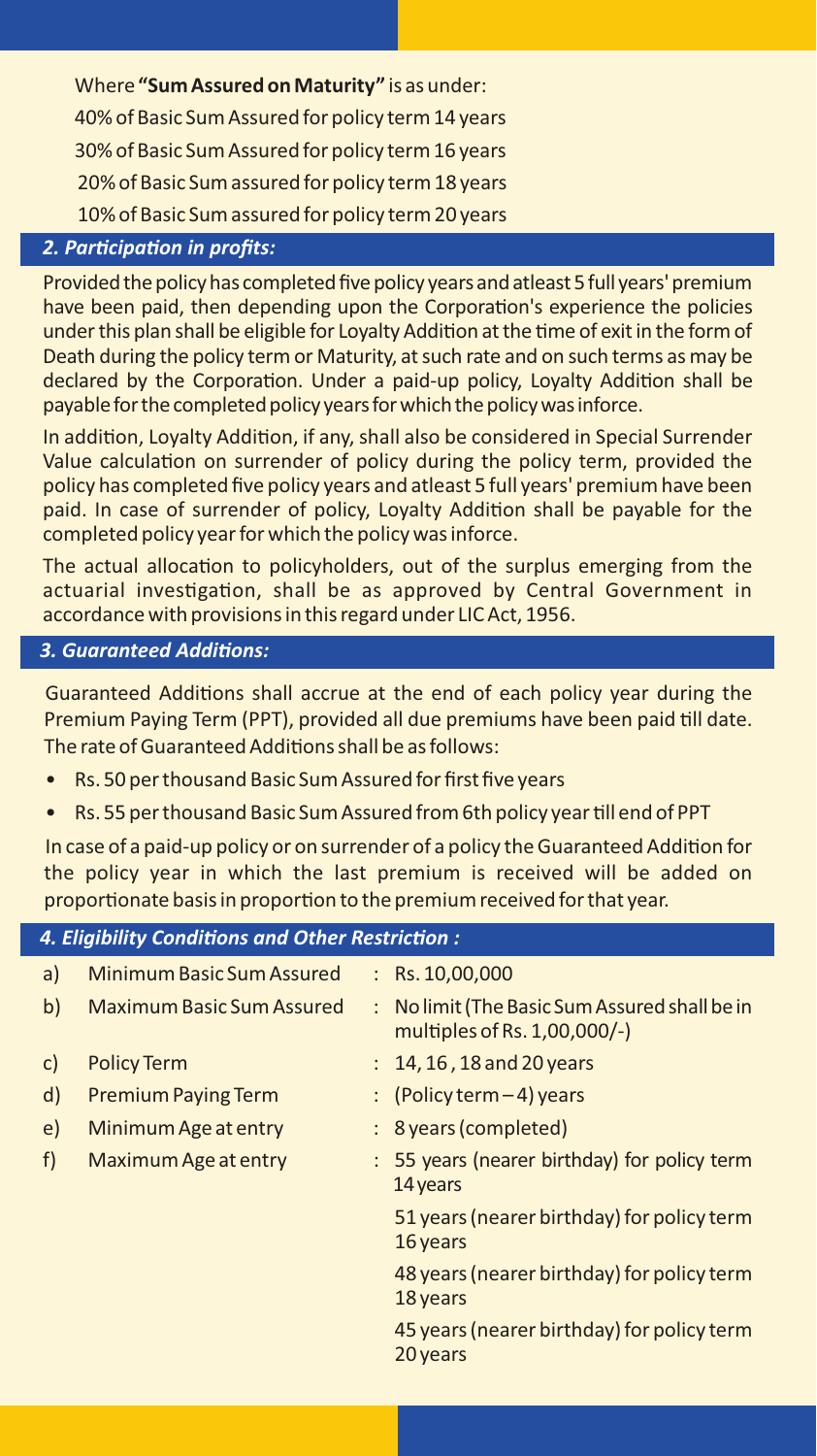- g) Maximum Age atMaturity : 69years(nearerbirthday)forpolicyterm14years
	- : 67years(nearerbirthday)forpolicyterm16years
	- : 66years(nearerbirthday)forpolicyterm18years
	- : 65years(nearerbirthday)forpolicyterm20years

#### *Date of commencement of risk under the plan:*

Risk will commence immediately from the date of acceptance of the risk.

#### *Date of ves�ng under the plan:*

The policy shall automatically vest on the Life Assured on the policy anniversary coinciding with or immediately following the completion of 18 years of age and shall on such vesting be deemed to be a contract between the Corporation and Life Assured.

#### **5. Options available:**

#### **I. Rider Benefits:**

The following five optional riders are available under this plan by payment of additional premium.

However, the policyholder can opt between either of the LIC's Accidental Death and Disability Benefit Rider or LIC's Accident Benefit Rider.

#### **a) LIC's Accidental Death and Disability Benefit Rider (UIN: 512B209V02)**

This rider can be opted for at any time under an inforce policy within the premium paying term of the Base plan provided the outstanding premium paying term of the Base plan is atleast 5 years. The benefit cover under this rider shall be available during the policy term. If this rider is opted for, in case of accidental death, the Accident Benefit Sum Assured will be payable in lumpsum. In case of accidental disability arising due to accident (within 180 days from the date of accident), an amount equal to the Accident Benefit Sum Assured will be paid in equal monthly instalments spread over 10 years and future premiums for Accident Benefit Sum Assured as well as premiums for the portion of Basic Sum Assured under the Base Policy which is equal to Accident Benefit Sum Assured under the policy, shall be waived.

#### **b) LIC's Accident Benefit Rider (UIN:512B203V03)**

This rider can be opted for at any time under an inforce policy within the premium paying term of the Base plan provided the outstanding premium paying term of the Base plan is atleast 5 years. The benefit cover under this rider shall be available during the premium paying term. If this rider is opted for, in case of accidental death, the Accident Benefit Sum Assured will be payable in lumpsum.

#### **c) LIC's New Term Assurance Rider (UIN: 512B210V01)**

This rider is available at inception of the policy only. The benefit cover under this rider shall be available during the policy term. If this rider is opted for, an amount equal to Term Assurance Rider Sum Assured shall be payable on death of the Life Assured during the policy term.

#### **d) LIC's New Cri�cal Illness Benefit Rider (UIN: 512A212V01)**

This rider is available at the inception of the policy only. The cover under this rider shall be available during the policy term. If this rider is opted for, on first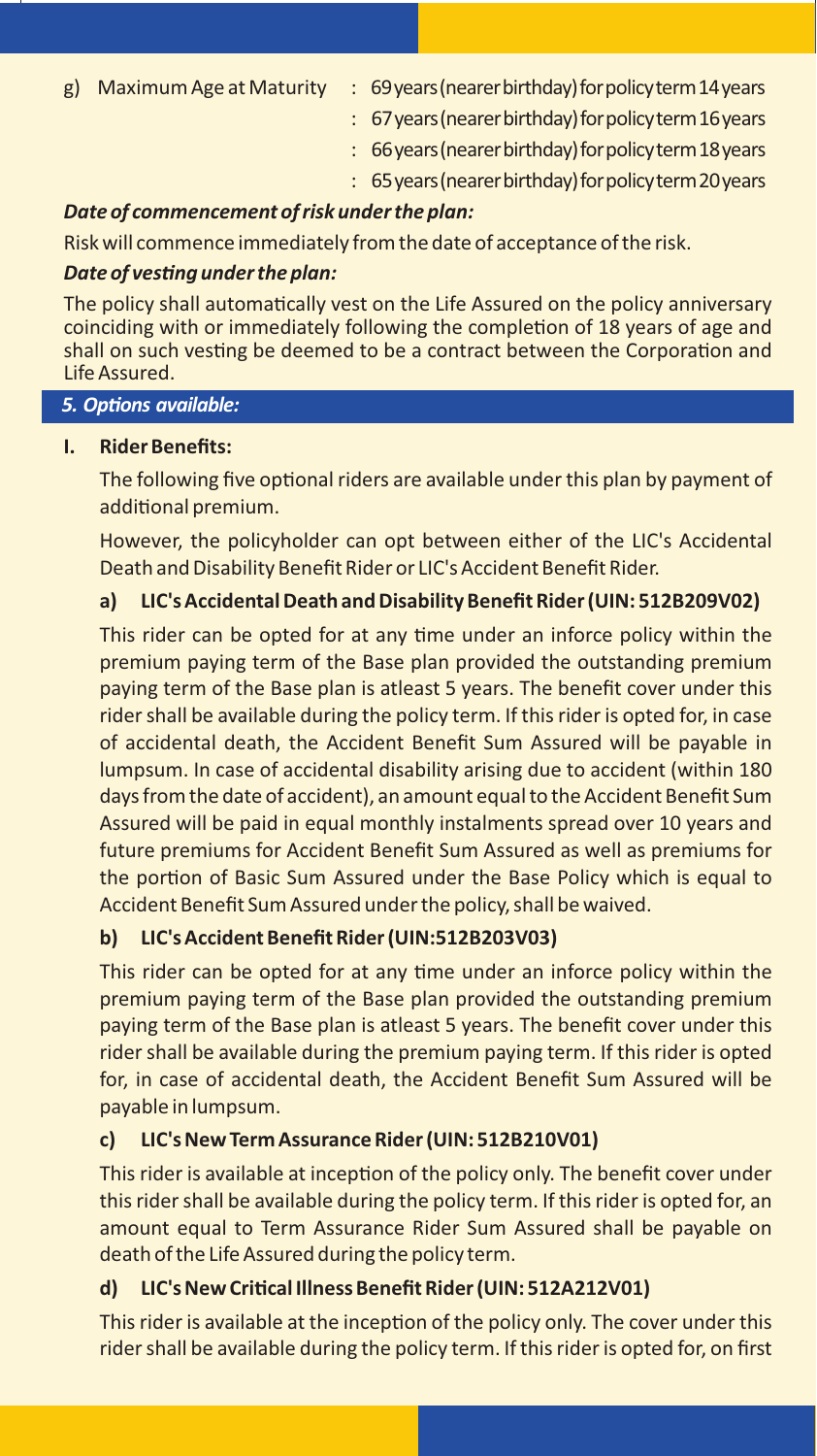diagnosis of any one of the specified 15 Critical Illnesses covered under this rider, the Critical Illness Sum Assured shall be payable.

#### **e) LIC's PremiumWaiver Benefit Rider (UIN: 512B204V03)**

Under an in-force policy, this rider can be opted for on the life of Proposer of the policy, at any time coinciding with the policy anniversary but within the premium paying term of the Base Policy provided the outstanding premium paying term of the Base Policy and the rider is at least five years. Further, this rider shall be allowed under the policy wherein the Life Assured is Minor at the time of opting this rider. The Rider term shall be outstanding premium paying term of the base plan as on date of opting this rider or (25 minus age of the minor Life Assured at the time of opting this rider), whichever is lower. If the rider term plus proposer's age is more than 70 years, the rider shall not be allowed.

If this rider is opted for, on death of proposer, payment of premiums in respect of base policy falling due on and after the date of death till the expiry of rider term shall be waived. However, in such case , if the premium paying term of the base policy exceeds the rider term, all the further premiums due under the base policy from the date of expiry of this Premium Waiver Benefit Rider term shall be payable by the Life Assured. On non-payment of such premiums the policy would become paid-up.

The premium for LIC's Accident Benefit Rider or LIC's Accidental Death and Disability Benefit Rider and LIC's New Cri�cal Illness Benefit Rider shall not exceed 100% of premium under the base plan and the premiums under all other life insurance riders put together shall not exceed 30% of premiums under the base plan.

Each of above Rider Sum Assured cannot exceed the Basic Sum Assured under the Base plan.

For more details on the above riders, refer to the rider brochure or contact LIC's nearest Branch Office.

#### **II. Option to defer the Survival Benefit(s):**

The policyholder shall have an option to defer the Survival Benefit(s) and take the increased Survival Benefits (i.e. deferred original Survival Benefit(s) along with interest) at any time on or after its due date but during the currency of the policy. If the increased survival benefit(s) are not taken by the policyholder during the currency of the policy the same shall be payable along with benefit payable at the time of termination of the policy in the form of death or maturity or surrender. This option can be availed under an inforce as well as paid-up policy.

The interest rate payable on each deferred Survival Benefit and as applicable for the entire duration of deferment of that Survival Benefit shall be determined at periodic intervals. The applicable interest rates shall be as declared by the Corporation based on the method approved by the IRDAI.

This option can be exercised for either or both of the Survival Benefits separately and is to be intimated in writing to the servicing branch office of the Corporation at least six months before the due date of the Survival Benefit. Else the survival benefits would be paid on their due dates as per the terms of Policy.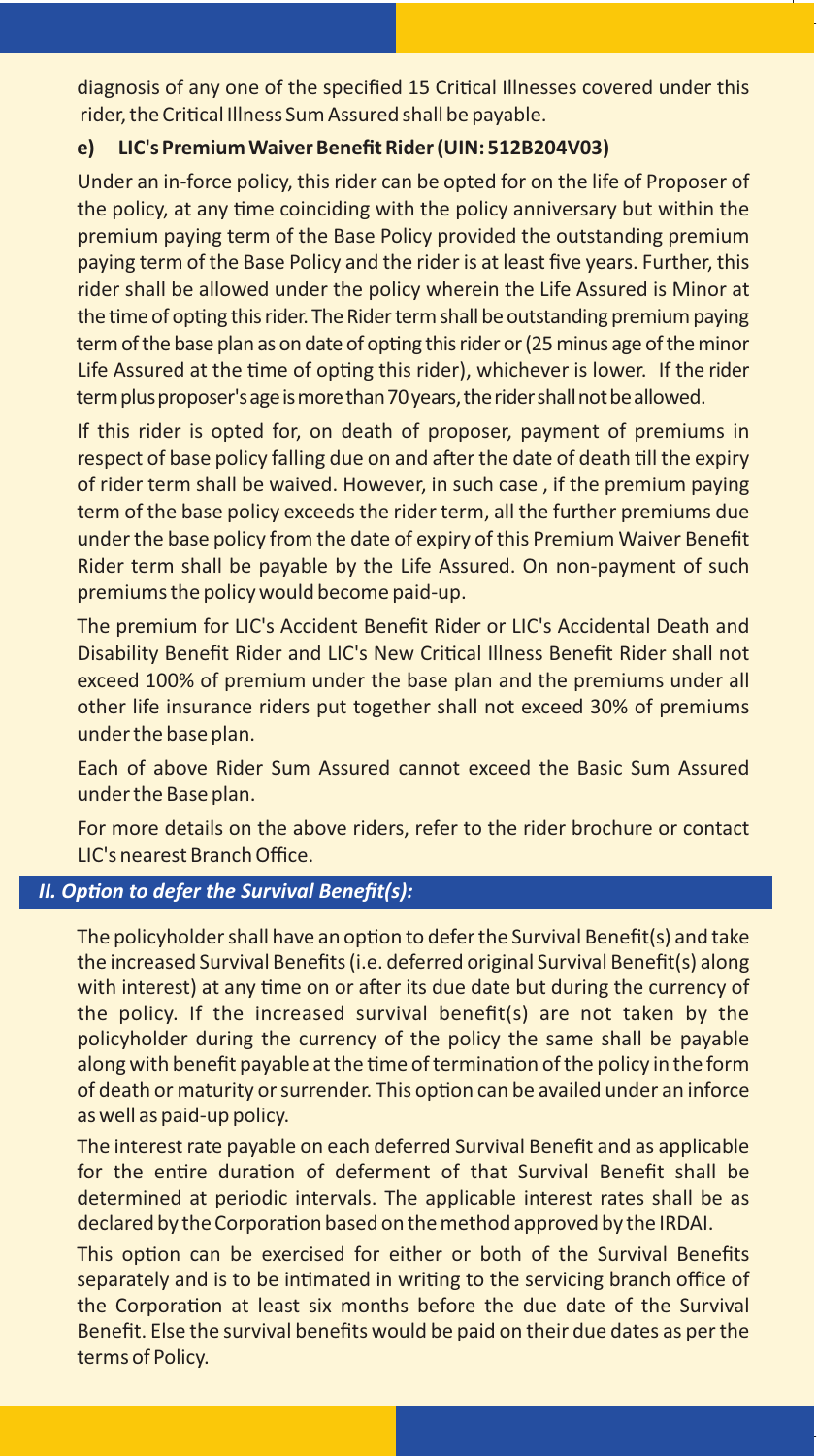#### **III. Settlement Option (for Maturity Benefit):**

Settlement Option is an option to receive Maturity Benefit in instalments over the chosen period of 5 or 10 or 15 years instead of lump sum amount under an inforce as well as Paid-up policy. This option can be exercised by the Policyholder during minority of the Life Assured or by the Life Assured aged 18 years or above, for full or part of the maturity proceeds payable under the policy. The amount opted for this option by the Policyholder/ Life Assured (ie. Net Claim Amount including the payment of deferred Survival Benefit(s), if any) can be either in absolute value or as a percentage of the total claim proceeds payable.

The instalments shall be paid in advance at yearly or half-yearly or quarterly or monthly intervals, as opted for, subject to minimum instalment amount as under:

| <b>Mode of Instalment payment</b> | <b>Minimum instalment amount</b> |
|-----------------------------------|----------------------------------|
| Monthly                           | Rs. 5,000/-                      |
| Quarterly                         | Rs. 15,000/-                     |
| Half-Yearly                       | Rs. 25,000/-                     |
| Yearly                            | Rs. 50,000/-                     |

If the net claim amount is less than the required amount to provide the minimum instalment amount as per the option exercised by the Policyholder / Life Assured, the claim proceed shall be paid in lump sum only.

The interest rates applicable for arriving at the instalment payments under Settlement Option shall be as fixed by the Corporation from time to time.

For exercising the settlement option against Maturity Benefit, the Life Assured shall be required to exercise option for payment of net claim amount in instalments at least 3 months before the due date of maturity claim.

### After the commencement of Instalment payments under Settlement Option **against Maturity Benefit:**

If a Life Assured, who has exercised Settlement Option against Maturity Benefit, desires to withdraw this option and commute the outstanding instalments, the same shall be allowed on receipt of written request from the Life Assured. In such case, the lumpsum amount, which is higher of the following shall be paid and the policy shall terminate.

- discounted value of all the future instalments due; or
- (the original amount for which settlement option was exercised) less (sum of total instalments already paid);

The interest rates applicable for discounting the future instalment payments shall be as fixed by the Corporation from time to time.

After the Date of Maturity, in case of death of the Life Assured, who has exercised Settlement Option, the outstanding instalments will continue to be paid to the nominee as per the option exercised by the Life Assured and no alteration whatsoever shall be allowed to be made by the nominee.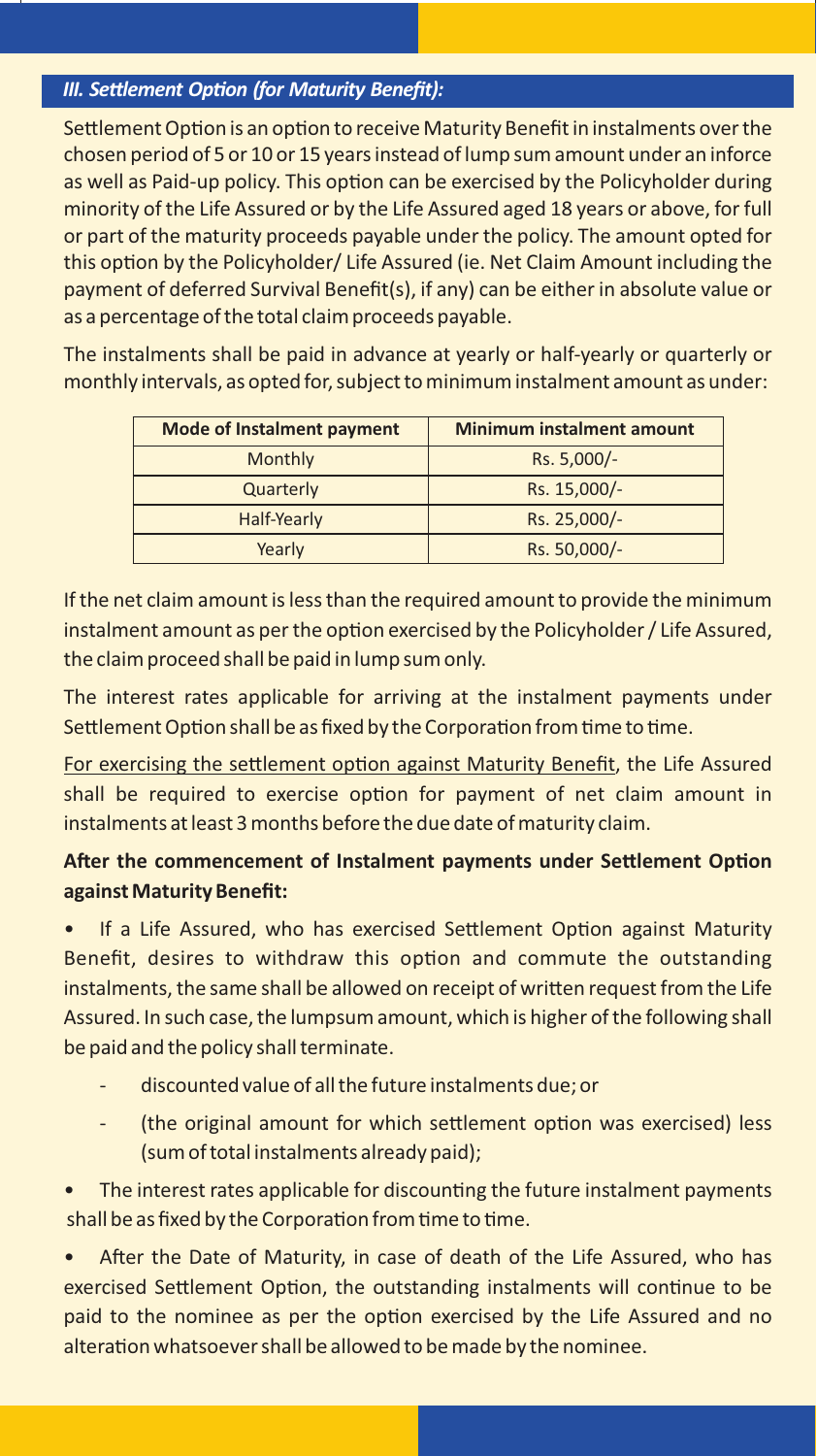#### *IV. Option to take Death benefit in instalments:*

This is an option to receive Death Benefit in instalments over the chosen period of 5 or 10 or 15 years instead of lump sum amount under an inforce as well as paidup policy. This option can be exercised by the Policyholder during minority of the Life Assured or by Life Assured aged 18 years or above, during his/her life time; for full or part of the Death benefits payable under the policy. The amount opted by the Policyholder/Life Assured (ie. Net Claim Amount including the payment of deferred Survival Benefit(s), if any) can be either in absolute value or as a percentage of the total claim proceeds payable.

The instalments shall be paid in advance at yearly or half-yearly or quarterly or monthly intervals, as opted for, subject to minimum instalment amount as under:

| <b>Mode of Instalment payment</b> | <b>Minimum instalment amount</b> |
|-----------------------------------|----------------------------------|
| Monthly                           | Rs. 5,000/-                      |
| Quarterly                         | Rs. 15,000/-                     |
| Half-Yearly                       | Rs. 25,000/-                     |
| Yearly                            | Rs. 50,000/-                     |

If the net claim amount is less than the required amount to provide the minimum instalment amount as per the option exercised by the Life Assured, the claim proceed shall be paid in lump sum only.

The interest rates applicable for arriving at the instalment payments under this option shall be as fixed by the Corporation from time to time.

For exercising option to take Death Benefit in instalments, the Policyholder during minority of the Life Assured or the Life Assured, if major, can exercise this option during his/her lifetime while in currency of the policy, specifying the period of Instalment payment and net claim amount for which the option is to be exercised. The death claim amount shall then be paid to the nominee as per the option exercised by the Life Assured and no alteration whatsoever shall be allowed to be made by the nominee.

#### *6. Payment of Premiums:*

Premiums can be paid regularly at yearly, half-yearly, quarterly or monthly intervals (monthly premiums through NACH only) or through salary deductions during the Premium Paying Term of the policy.

#### *7. Grace Period:*

A grace period of 30 days shall be allowed for payment of yearly or half-yearly or quarterly premiums and 15 days for monthly premiums from the date of First unpaid premium. During this period, the policy shall be considered inforce with the risk cover without any interruption as per the terms of the policy. If the premium is not paid before the expiry of the days of grace, the Policy lapses.

The above grace period will also apply to rider premiums which are payable along with premium for Base Policy.

#### **8. Sample Illustrative Premium:**

The sample illustrative annual premiums for Basic Sum Assured of Rs 10 lakh for Standard lives are as under: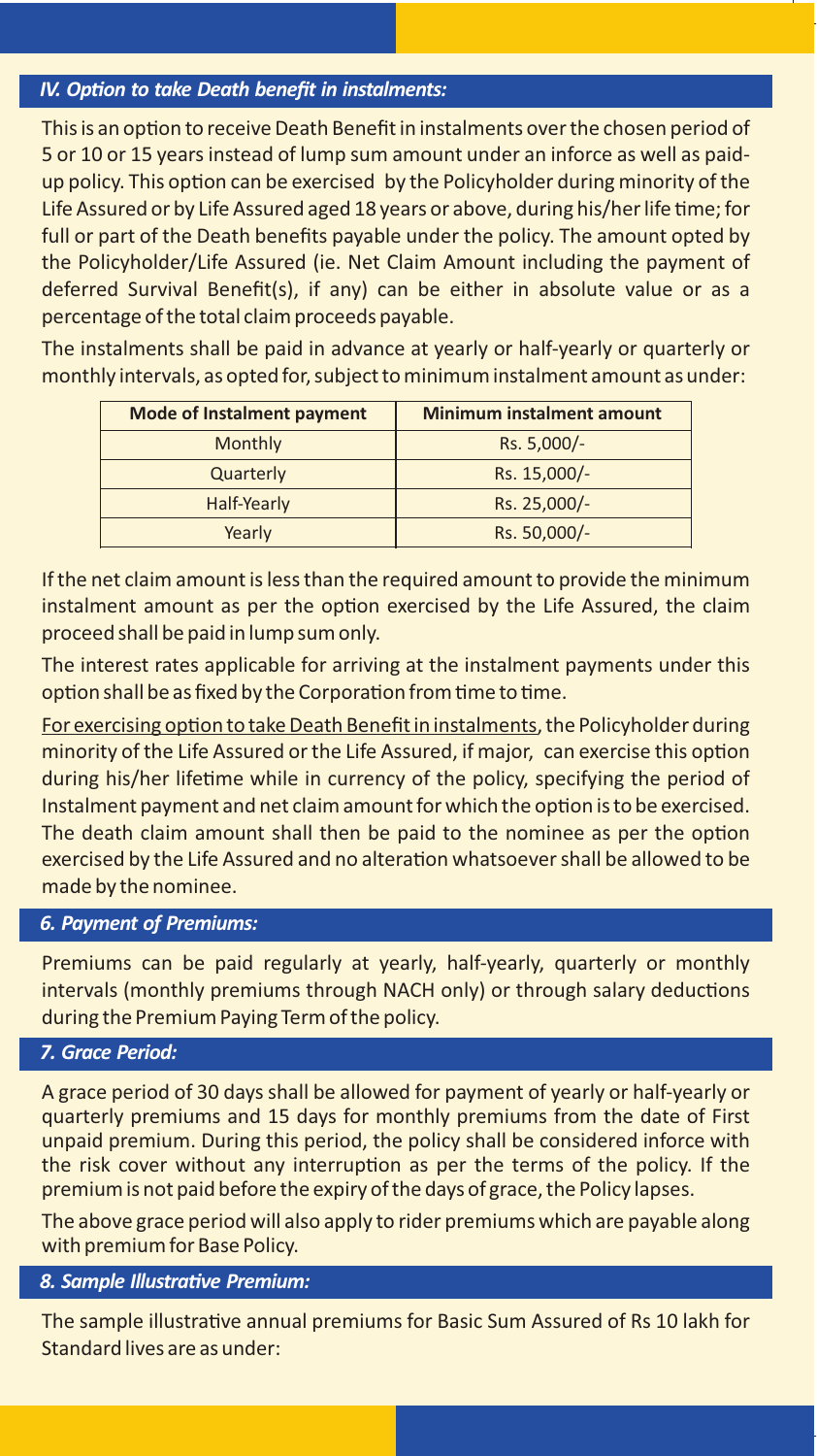(Amount in Rs)

| Age               | <b>Policy Term (Premium Paying Term)</b> |          |                          |        |  |  |  |  |
|-------------------|------------------------------------------|----------|--------------------------|--------|--|--|--|--|
| (Nearer Birthday) | 14(10)                                   | 16(12)   | 18(14)                   | 20(16) |  |  |  |  |
| 20                | 1,08,045                                 | 90,748   | 78,106                   | 69,384 |  |  |  |  |
| 30                | 1,08,584                                 | 91,336   | 78,841                   | 70,266 |  |  |  |  |
| 40                | 1,10,887                                 | 93,933   | 81,683                   | 73,402 |  |  |  |  |
| 50                | 1,17,306                                 | 1,00,597 | $\overline{\phantom{0}}$ | -      |  |  |  |  |

The above premium is exclusive of taxes.

#### *9. Rebates:*

| Mode Rebate:                                       |                                 |
|----------------------------------------------------|---------------------------------|
| Yearly mode                                        | - 2% of Tabular Premium         |
| Half-yearly mode                                   | - 1% of Tabular premium         |
| Quarterly, Monthly (NACH) & Salary deduction - NIL |                                 |
| <b>High Basic Sum Assured Rebate:</b>              |                                 |
| Basic Sum Assured (BSA)                            | Rebate on tabular premium (Rs.) |
| 10,00,000 to 19,00,000                             | <b>Nil</b>                      |
| 20,00,000 to 49,00,000                             | $0.30\%$ <sub>o</sub> $BSA$     |
| 50,00,000 and above                                | $0.50\%$ <sub>o</sub> $BSA$     |
|                                                    |                                 |

#### *10. Revival:*

If the premium is not paid before the expiry of the days of grace, then the policy will lapses. The lapsed policy may be revived during the lifetime of the Life Assured, but within a period of 5 consecutive years from the date of first unpaid premium and before the date of maturity, as the case may be. The revival shall be effected on payment of all the arrears of premium(s) together with interest (compounding half-yearly) at such rate as fixed by the Corporation from time to time and on satisfaction of Continued Insurability of the Life Assured and/or Proposer (if LIC's Premium Waiver Benefit Rider is opted for) on the basis of information, documents and reports that are already available and any additional information in this regard if and as may be required in accordance with the Underwriting Policy of the Corporation at the time of revival, being furnished by the Policyholder/Life Assured/Proposer.

The Corporation reserves the right to accept at original terms, accept with modified terms or decline the revival of a discontinued policy. The revival of a discontinued policy shall take effect only after the same is approved, accepted and revival receipt is issued by the Corporation.

If the revival period falls beyond the premium paying term and the policy is revived after the due date of survival benefit, then the difference between full Survival Benefit payable under inforce policy and Survival Benefit already paid considering paid-up policy shall be paid to the policyholder.

Revival of rider(s), if opted for, will be considered along with revival of the Base Policy, and not in isolation.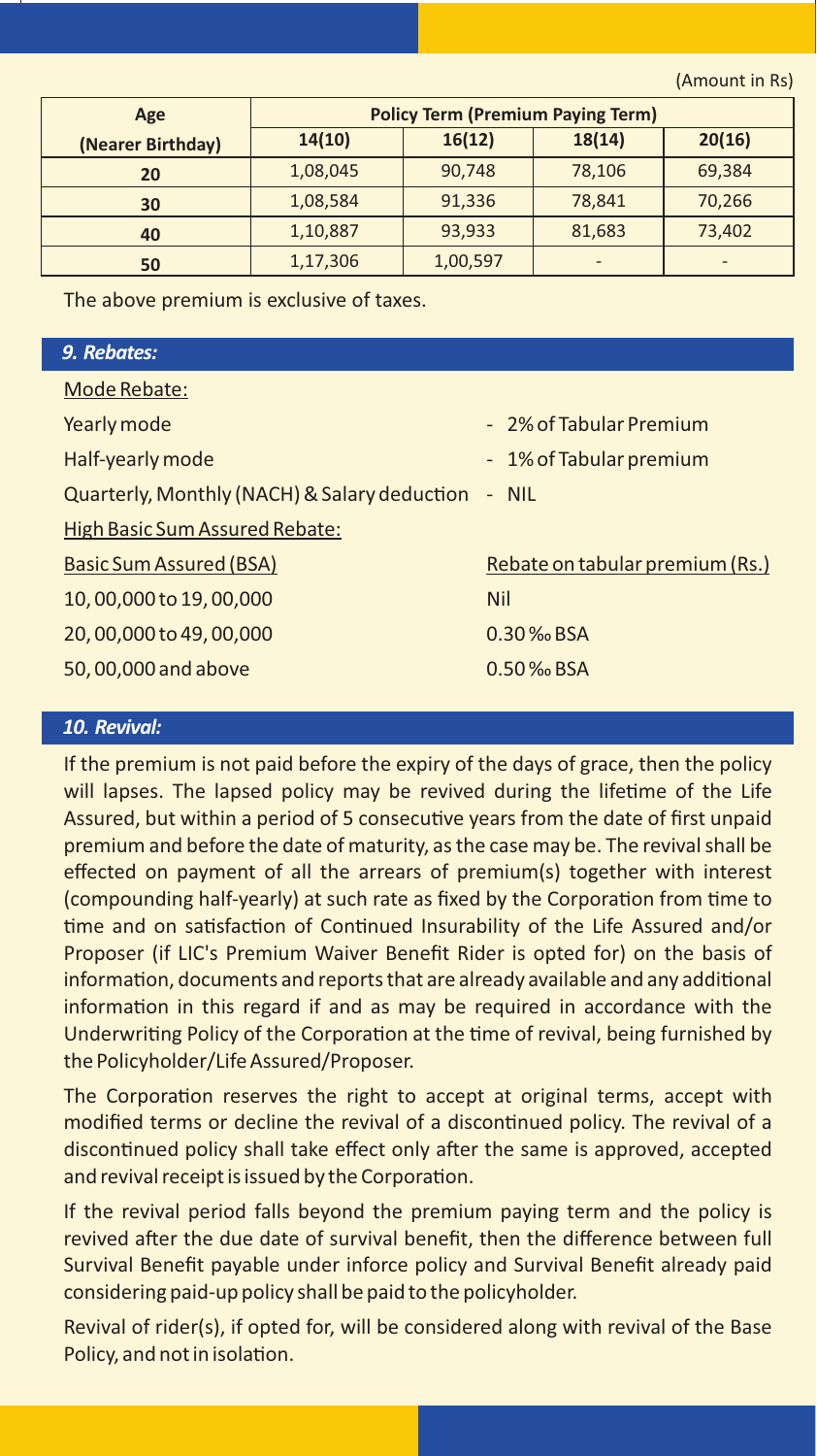#### *11.Paid-up Policy:*

If less than two years' premiums have been paid and any subsequent premium be not duly paid, all the benefits under the policy shall cease after the expiry of grace period from the date of first unpaid premium and nothing shall be payable.

If, after atleast two full years' premiums have been paid and any subsequent premiums be not duly paid, the policy shall not be wholly void, but shall subsist as a paid-up policy till the end of policy term.

The **Sum Assured on Death** under a paid-up policy shall be reduced to such a sum, called **'Death Paid-up Sum Assured'** and shall be equal to Sum Assured on Death *multiplied by the ratio of the total period for which premiums have already been* paid bears to the maximum period for which premiums were originally payable . In addition to the Death Paid-up Sum Assured the Guaranteed Additions accrued upto the date of First Unpaid Premium along with Loyalty Addition, if any, shall also be payable on death.

The **Sum Assured on Maturity** under a paid-up policy shall be reduced to such a sum called **'Maturity Paid-up Sum Assured'** and shall be equal to Sum Assured on *Maturity multiplied by the ratio of the total period for which premiums have* already been paid bears to the maximum period for which premiums were originally payable. In addition to the Maturity Paid-up Sum Assured, the Guaranteed Additions accrued upto the date of First Unpaid Premium along with Loyalty Addition, if any, shall also be payable on maturity.

The survival benefits payable under a paid-up policy shall be equal to (survival benefit payable under inforce policy) \* (total period for which premiums have already been paid / the maximum period for which premiums were originally payable) and shall be payable on Life Assured surviving to each of the specified durations during the policy term.

However, if option to defer the Survival Benefit(s) has been exercised and payment of such Survival Benefit(s) have not yet been made, these increased Survival Benefit(s) as specified in Para 5.II above shall be payable on termination of policy in the form of death or maturity or surrender.

Under a Paid-up policy, Loyalty Addition, if any, shall be payable for the completed policy years for which the policy was inforce, provided the premiums have been paid for atleast 5 full years and after completion of 5 policy years.

Rider(s) shall not acquire any paid-up value and the rider benefit(s) cease to apply, if policy is in lapsed condition.

#### *12. Surrender :*

The policy can be surrendered at any time provided two full years' premiums have been paid. On surrender of the policy, the Corporation shall pay the Surrender Value equal to higher of Guaranteed Surrender Value and Special Surrender Value.

The Special Surrender Value is reviewable and shall be determined by the Corporation from time to time subject to prior approval of IRDAI.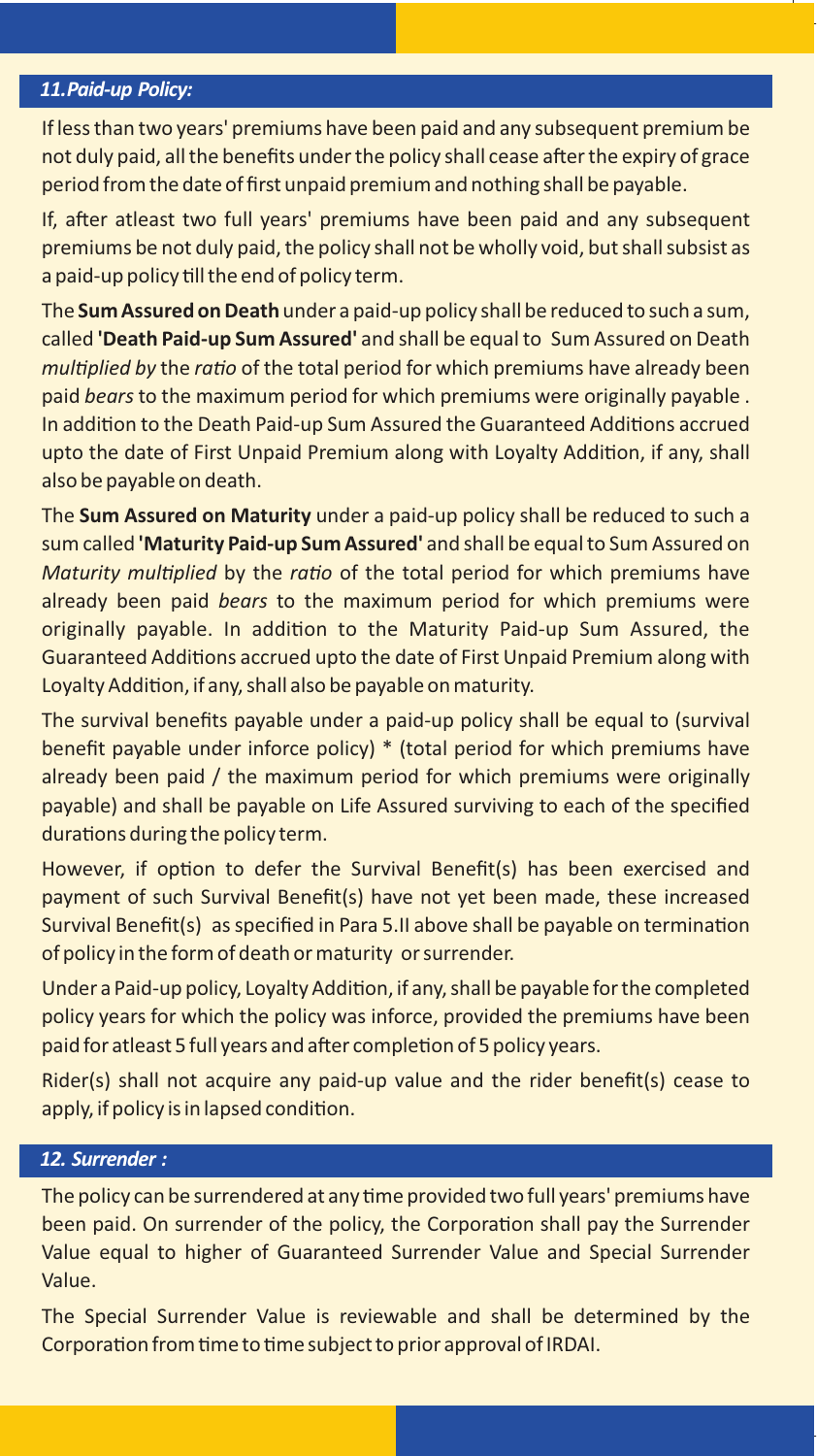Guaranteed Surrender Value payable during the policy term shall be equal to the total premiums paid (excluding extra premiums, taxes and premiums for riders, if opted for) multiplied by the Guaranteed Surrender Value factor applicable to total premiums paid then reduced by any survival benefits already due and payable under the policy. These Guaranteed Surrender Value factors expressed as percentages will depend on the policy term and policy year in which the policy is surrendered and are as specified below:

|                              | Guaranteed Surrender value factors applicable to total premium paid |       |                |               |           |                                           |                      |   |        |        |  |  |  |
|------------------------------|---------------------------------------------------------------------|-------|----------------|---------------|-----------|-------------------------------------------|----------------------|---|--------|--------|--|--|--|
| <b>Policy Year</b>           |                                                                     |       |                |               |           |                                           |                      |   |        |        |  |  |  |
|                              |                                                                     |       | $\overline{2}$ | 3             | 4         | 5                                         | 6                    | 7 | 8      | 9      |  |  |  |
|                              | 14                                                                  | 0.00% |                |               |           | 30.00% 35.00% 50.00% 50.00% 50.00% 50.00% |                      |   | 55.00% | 60.00% |  |  |  |
| <b>Policy</b><br><b>Term</b> | 16                                                                  | 0.00% | 30.00%         | 35.00%        | $50.00\%$ |                                           | 50.00% 50.00% 50.00% |   | 53.75% | 57.50% |  |  |  |
|                              | 18                                                                  | 0.00% |                | 30.00% 35.00% | 50.00%    |                                           | 50.00% 50.00% 50.00% |   | 53.00% | 56.00% |  |  |  |
|                              | 20                                                                  | 0.00% |                | 30.00% 35.00% |           | 50.00% 50.00% 50.00% 50.00%               |                      |   | 52.50% | 55.00% |  |  |  |

| 10 | 11                                               | 12 <sup>2</sup> | 13 <sup>2</sup> | 14 | 15 | 16 | 17                                                                                               | 18 | 19 | 20 |
|----|--------------------------------------------------|-----------------|-----------------|----|----|----|--------------------------------------------------------------------------------------------------|----|----|----|
|    | 65.00% 70.00% 75.00% 90.00% 90.00%               |                 |                 |    |    |    |                                                                                                  |    |    |    |
|    | 61.25% 65.00% 68.75% 72.50% 76.25% 90.00% 90.00% |                 |                 |    |    |    |                                                                                                  |    |    |    |
|    |                                                  |                 |                 |    |    |    | 59.00% 62.00% 65.00% 68.00% 71.00% 74.00% 77.00% 90.00% 90.00%                                   |    |    |    |
|    |                                                  |                 |                 |    |    |    | 57.50%   60.00%   62.50%   65.00%   67.50%   70.00%   72.50%   75.00%   77.50%   90.00%   90.00% |    |    |    |

In addition, surrender value of accrued Guaranteed Additions, shall also be payable, which is equal to the accrued Guaranteed Additions multiplied by Guaranteed Surrender Value factor applicable to accrued Guaranteed Additions.

The Guaranteed Surrender Value factors applicable to accrued Guaranteed Additions expressed as percentages will depend on the policy term and policy year in which the policy is surrendered and are as specified below:

|                              | <b>Guaranteed Surrender value factors applicable to accrued Guaranteed Additions</b> |              |                         |   |   |                                    |   |  |        |        |  |  |
|------------------------------|--------------------------------------------------------------------------------------|--------------|-------------------------|---|---|------------------------------------|---|--|--------|--------|--|--|
| <b>Policy Year</b>           |                                                                                      |              |                         |   |   |                                    |   |  |        |        |  |  |
|                              |                                                                                      | $\mathbf{1}$ | $\overline{\mathbf{z}}$ | 3 | 4 | 5                                  | 6 |  | 8      | 9      |  |  |
|                              | 14                                                                                   | 0.00%        | 8.85%                   |   |   | 17.85% 18.16% 18.60% 19.18% 19.93% |   |  | 20.85% | 21.99% |  |  |
| <b>Policy</b><br><b>Term</b> | 16                                                                                   | 0.00%        | 8.58%                   |   |   | 17.58% 17.66% 17.85% 18.16% 18.60% |   |  | 19.18% | 19.93% |  |  |
|                              | 18                                                                                   | 0.00%        | 8.03%                   |   |   | 17.03% 17.58% 17.58% 17.66% 17.85% |   |  | 18.16% | 18.60% |  |  |
|                              | 20                                                                                   | 0.00%        | 7.22%                   |   |   | 16.22% 16.58% 17.03% 17.58% 17.58% |   |  | 17.66% | 17.85% |  |  |

| <b>10</b>                                              | 11 | 12 <sup>2</sup> | 13 | 14 | 15 | 16 | 17                                                                                               | 18 | 19 | 20 |
|--------------------------------------------------------|----|-----------------|----|----|----|----|--------------------------------------------------------------------------------------------------|----|----|----|
| 23.38%   25.05%   27.06%   30.00%   35.00%             |    |                 |    |    |    |    |                                                                                                  |    |    |    |
| 20.85%  21.99%  23.38%  25.05%  27.06%  30.00%  35.00% |    |                 |    |    |    |    |                                                                                                  |    |    |    |
|                                                        |    |                 |    |    |    |    | 19.18%   19.93%   20.85%   21.99%   23.38%   25.05%   27.06%   30.00%   35.00%                   |    |    |    |
|                                                        |    |                 |    |    |    |    | 18.16%   18.60%   19.18%   19.93%   20.85%   21.99%   23.38%   25.05%   27.06%   30.00%   35.00% |    |    |    |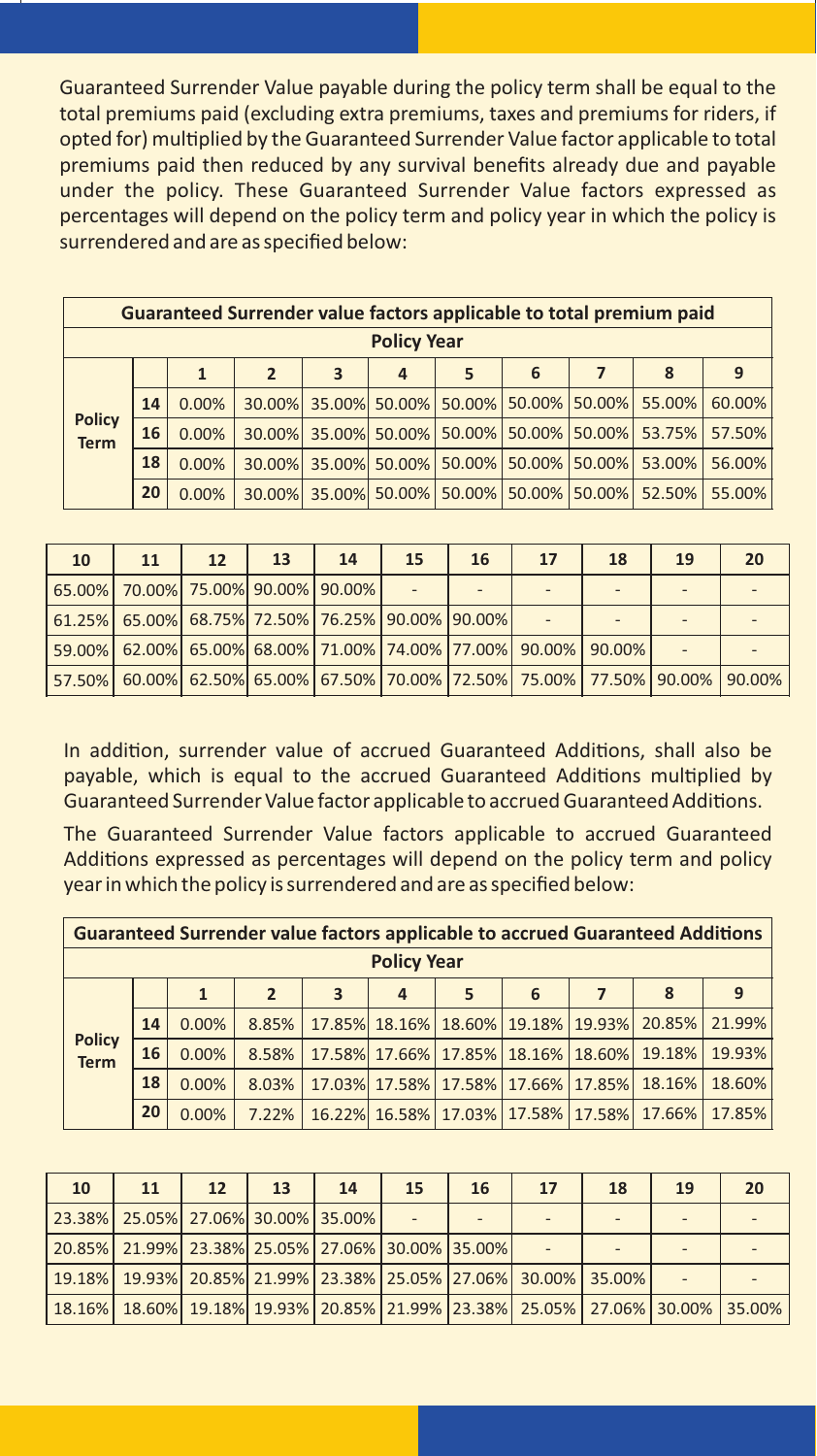In addition to the payable Surrender Value, if the option to defer the Survival Benefit(s) has been exercised and payment of such Survival Benefit(s) which were due but have not yet been made, these increased Survival Benefit(s) as specified in Para 5.II above, shall also be paid.

#### *13. Policy Loan:*

Loan can be availed under the policy provided atleast two full years' premiums have been paid and subject to the terms and conditions as the Corporation may specify from time to time.

The maximum loan as a percentage of surrender value shall be as under:

- For inforce policies- upto 90%
- For paid-up policies- upto 80%

The interest rate to be charged for policy loan and as applicable for entire term of the loan shall be determined at periodic intervals. The applicable interest rate shall be as declared by the Corporation based on the method approved by the IRDAI.

Any loan outstanding along with interest shall be recovered from the survival benefits or claim proceeds at the time of exit.

#### *14. Taxes:*

Statutory Taxes, if any, imposed on such insurance plans by the Govt. of India or any other constitutional Tax Authority of India shall be as per the Tax laws and the rate of tax as applicable from time to time.

The amount of applicable taxes, as per the prevailing rates shall be payable by the policyholder on premiums (for Base Policy and Rider(s), if any) including extra premiums, if any, which shall be collected separately over and above in addition to the premiums payable by the policyholder. The amount of tax paid shall not be considered for the calculation of benefits payable under the plan.

Regarding Income tax benefits/implications on premium(s) paid and benefits payable under this plan, please consult your tax advisor for details.

#### *15. Free look period:*

If the Policyholder is not satisfied with the "Terms and Conditions" of the policy, the policy may be returned to the Corporation within 15 days from the date of receipt of the policy bond stating the reasons of objections. On receipt of the same the Corporation shall cancel the policy and return the amount of premium deposited after deducting the proportionate risk premium (for base plan and rider(s), if any) for the period of cover, expenses incurred on medical examination, special reports, if any and stamp duty charges.

#### *16. Exclusion:*

#### Suicide: A policy shall be void

i. If the Life Assured (whether sane or insane) commits suicide at any time within 12 months from the date of commencement of risk, the Corporation will not entertain any claim under the policy except for 80% of the total premiums paid, provided the policy is inforce.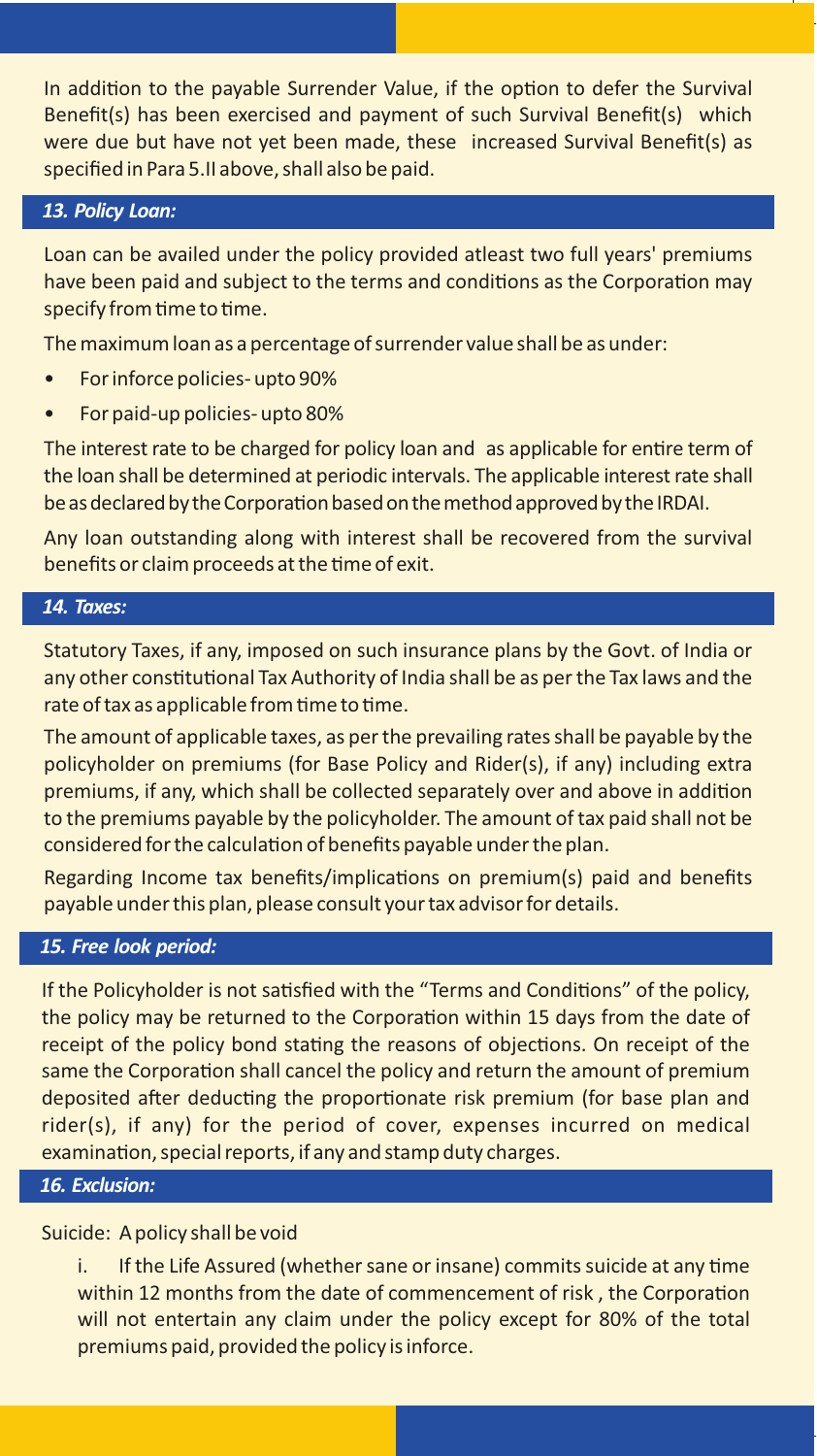ii. If the Life Assured (whether sane or insane) commits suicide within 12 months from date of revival, an amount which is higher of 80% of the total premiums paid till the date of death or the surrender value as available on the date of death shall be payable. The Corporation will not entertain any other claim under the policy.

This clause shall not be applicable for a policy lapsed without acquiring paid up value and nothing shall be payable under such policies.

Note: Premiums referred above shall not include any taxes, extra premiums and any rider premium(s) other than Term Assurance Rider, if any.

#### *BENEFIT ILLUSTRATION:*

#### **Illustration I**

| Age of life Assured (nearer birthday) | <b>30 Years</b> |
|---------------------------------------|-----------------|
| <b>Policy Term (Years)</b>            | 14 Years        |
| <b>Premium Paying Term (Years)</b>    | 10 Years        |
| <b>Premium payment mode</b>           | Yearly          |
| <b>Basic Sum Assured</b>              | ₹10,00,000      |
| <b>Premium (excluding Taxes)</b>      | ₹1,08,584       |

| End of<br>Year | <b>Total</b><br><b>Premiums</b><br>paid till the | <b>Guaranteed Benefits</b> |             |                         |  |  |  |
|----------------|--------------------------------------------------|----------------------------|-------------|-------------------------|--|--|--|
|                | end of the                                       | <b>Survival</b>            |             | Sum Assured Sum Assured |  |  |  |
|                | vear                                             | <b>Benefit</b>             | on Maturity | on Death                |  |  |  |
| 5              | 5,42,920                                         |                            |             | 15,00,000               |  |  |  |
| 10             | 10,85,840                                        | 3,00,000                   |             | 17,75,000               |  |  |  |
| 12             | 10,85,840                                        | 3,00,000                   |             | 17,75,000               |  |  |  |
| 14             | 10,85,840                                        |                            | 9,25,000    | 17,75,000               |  |  |  |

#### **(Amount in Rs)**

|                   | <b>Non Guaranteed Benefits</b><br>(Loyalty Addition) |                                 | <b>Total Maturity Benefit</b><br>incl of Loyalty Addition,<br>in any | <b>Total Death Benefit incl of</b><br><b>Loyalty Addition, if any</b> |                   |  |
|-------------------|------------------------------------------------------|---------------------------------|----------------------------------------------------------------------|-----------------------------------------------------------------------|-------------------|--|
| <b>Scenario 1</b> | <b>Scenario 2</b>                                    | <b>Scenario 2</b><br>Scenario 1 |                                                                      | <b>Scenario 1</b>                                                     | <b>Scenario 2</b> |  |
|                   |                                                      |                                 |                                                                      | 15,00,000                                                             | 15,00,000         |  |
|                   | 1,05,000                                             |                                 |                                                                      | 17,75,000                                                             | 18,80,000         |  |
|                   | 1,55,000                                             |                                 |                                                                      | 17,75,000                                                             | 19,30,000         |  |
|                   | 2,15,000                                             | 9,25,000                        | 11,40,000                                                            | 17,75,000                                                             | 19,90,000         |  |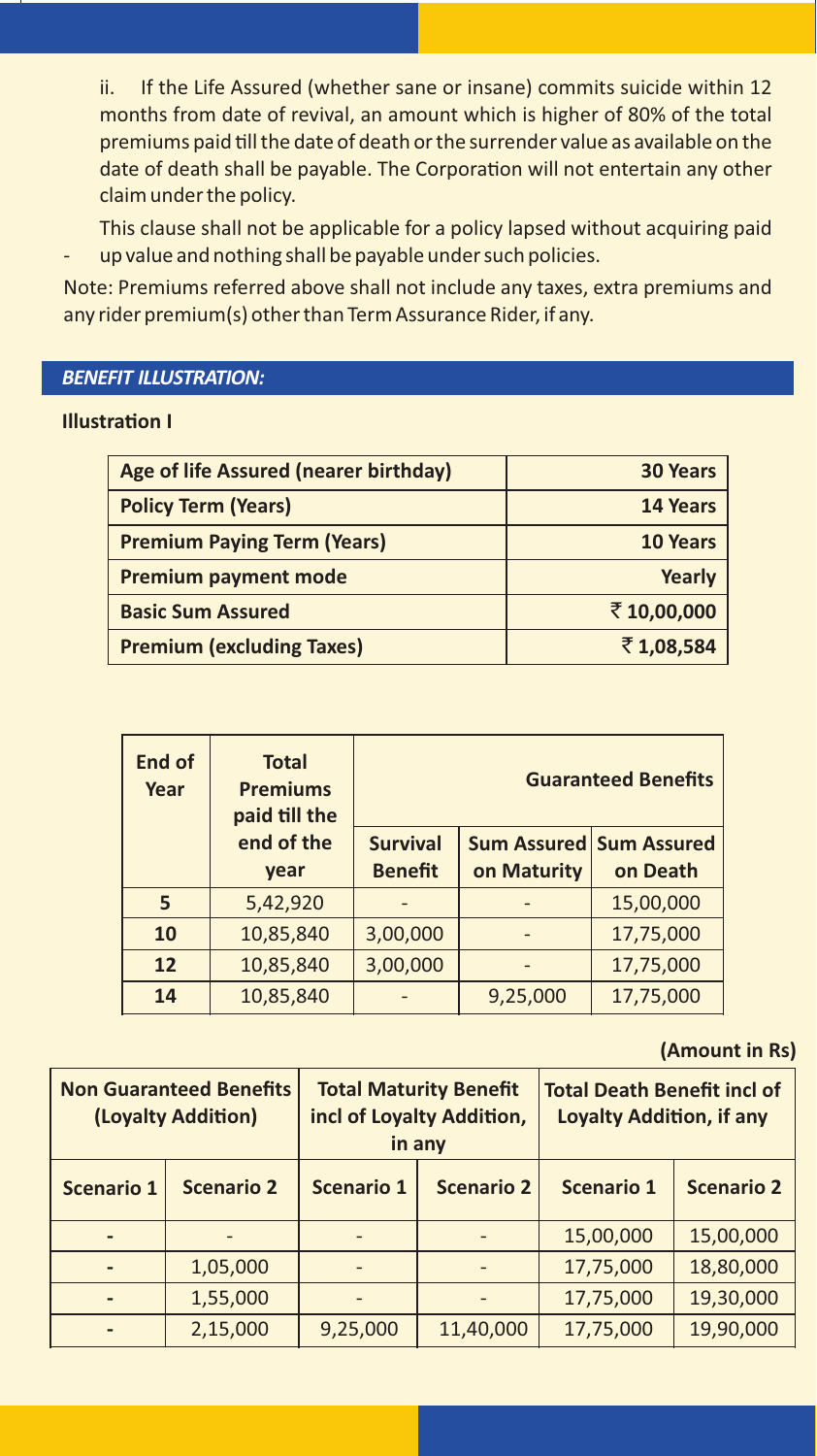#### **Illustration II**

| Age of life Assured (nearer birthday) | <b>30 Years</b> |
|---------------------------------------|-----------------|
| <b>Policy Term (Years)</b>            | 20 Years        |
| <b>Premium Paying Term (Years)</b>    | 16 Years        |
| <b>Premium payment mode</b>           | Yearly          |
| <b>Basic Sum Assured</b>              | ₹10,00,000      |
| <b>Premium (excluding Taxes)</b>      | ₹70,266         |

| End of<br>Year | <b>Total</b><br><b>Premiums</b><br>paid till the |                                   | <b>Guaranteed Benefits</b>               |           |
|----------------|--------------------------------------------------|-----------------------------------|------------------------------------------|-----------|
|                | end of the<br>year                               | <b>Survival</b><br><b>Benefit</b> | Sum Assured   Sum Assured<br>on Maturity | on Death  |
| 5              | 3,51,330                                         |                                   |                                          | 15,00,000 |
| 10             | 7,02,660                                         |                                   |                                          | 17,75,000 |
| 15             | 10,53,990                                        |                                   |                                          | 20,50,000 |
| 16             | 11,24,256                                        | 4,50,000                          |                                          | 21,05,000 |
| 18             | 11,24,256                                        | 4,50,000                          |                                          | 21,05,000 |
| 20             | 11,24,256                                        |                                   | 9,55,000                                 | 21,05,000 |

#### **(Amount in Rs)**

| <b>Non Guaranteed Benefits</b><br>(Loyalty Addition) |                   | <b>Total Maturity Benefit</b><br>incl of Loyalty Addition,<br>in any |                   | <b>Total Death Benefit incl of</b><br><b>Loyalty Addition, if any</b> |                   |
|------------------------------------------------------|-------------------|----------------------------------------------------------------------|-------------------|-----------------------------------------------------------------------|-------------------|
| Scenario 1                                           | <b>Scenario 2</b> | <b>Scenario 1</b>                                                    | <b>Scenario 2</b> | Scenario 1                                                            | <b>Scenario 2</b> |
|                                                      |                   |                                                                      |                   | 15,00,000                                                             | 15,00,000         |
|                                                      | 65,000            |                                                                      |                   | 17,75,000                                                             | 18,40,000         |
|                                                      | 1,90,000          |                                                                      |                   | 20,50,000                                                             | 22,40,000         |
|                                                      | 2,30,000          |                                                                      |                   | 21,05,000                                                             | 23,35,000         |
|                                                      | 3,10,000          |                                                                      |                   | 21,05,000                                                             | 24,15,000         |
|                                                      | 3,90,000          | 9,55,000                                                             | 13,45,000         | 21,05,000                                                             | 24,95,000         |

#### *Disclaimer:*

- *i*) This illustration is applicable to a standard (from medical, life style and *occupa�on point of view) life wherein any riders are not opted.*
- *ii) Some benefits are guaranteed and some benefits which are Non Guaranteed benefits with returns based on the future performance are shown for two different rates of assumed future investment returns.*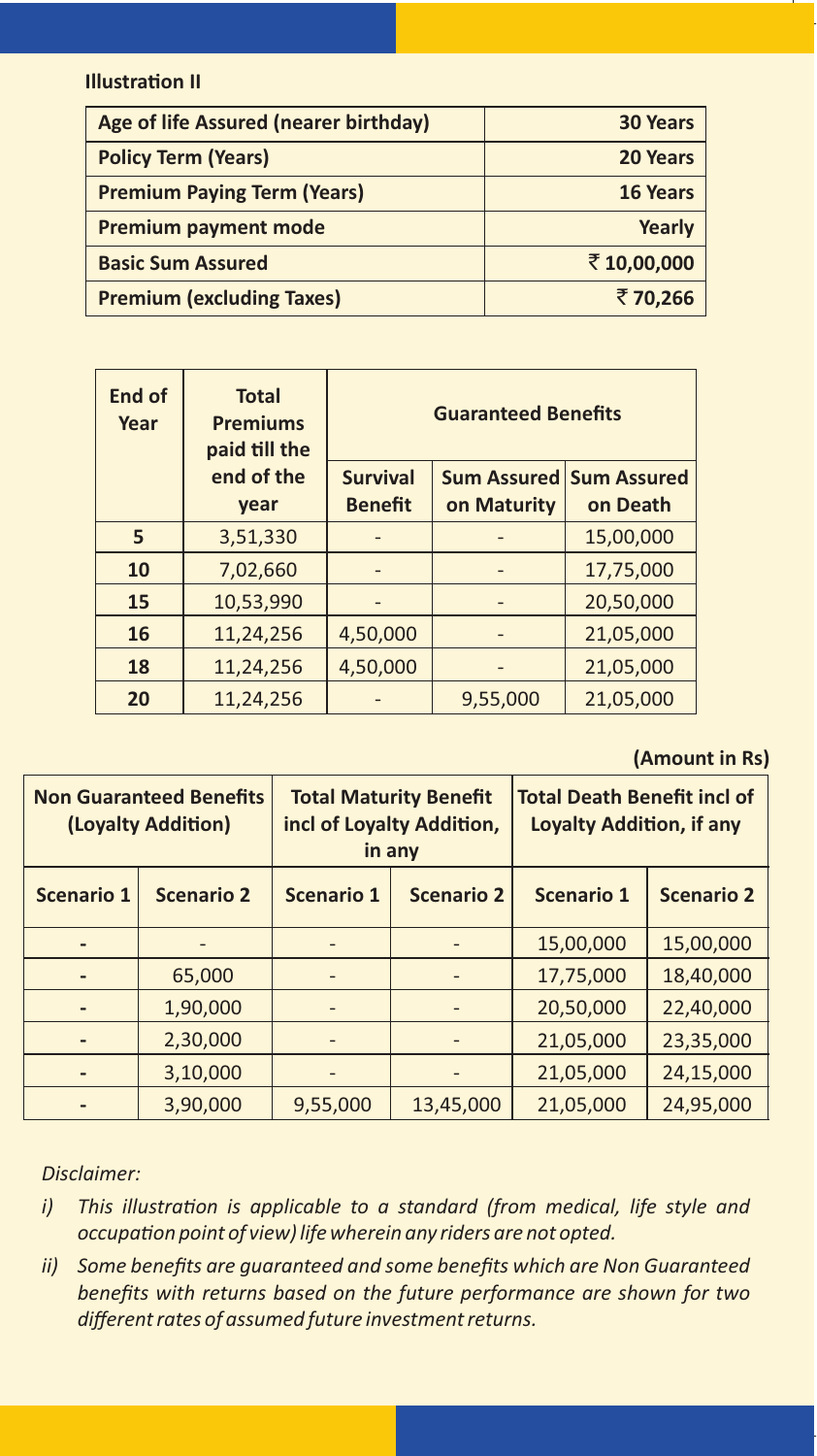- *iii)* The Non-Guaranteed benefits in above illustration are calculated so that they *are consistent with the Projected Investment Rate of Return assump�on of 4% p.a. (Scenario 1) and 8% p.a. (Scenario 2). In other words, in preparing this benefit illustra�on, it is assumed that the Projected Investment Rate of Return that LICI will be able to earn throughout the term of the policy will be 4% p.a. or 8% p.a., as the case may be. The Projected Investment Rate of Return is not guaranteed and they are not the upper or lower limits of what you might get back, as the value of your policy is dependent on a number of factors including actual future investment performance.*
- *iv)* The main objective of the illustration is that the client is able to appreciate the *features of the product and the flow of benefits in different circumstances with some level of quatification.*

#### *SECTION 45 OF THE INSURANCE ACT, 1938:*

The provision of Section 45 of the Insurance Act, 1938 shall be as amended from time to time. The simplified version of this provision is as under:

Provisions regarding policy not being called into question in terms of Section 45 of the Insurance Act, 1938 are as follows:

- 1. No Policy of Life Insurance shall be called in question on any ground whatsoever after expiry of 3 yrs from
	- a. the date of issuance of policy or
	- b. the date of commencement of risk or
	- c. the date of revival of policy or
	- d. the date of rider to the policy
	- whichever is later.
- 2. On the ground of fraud, a policy of Life Insurance may be called in question within 3 years from
	- a. the date of issuance of policy or
	- b. the date of commencement of risk or
	- c. the date of revival of policy or
	- d. the date of rider to the policy
	- whichever is later.

For this, the insurer should communicate in writing to the insured or legal representative or nominee or assignees of insured, as applicable, mentioning the ground and materials on which such decision is based.

3. Fraud means any of the following acts committed by insured or by his agent, with the intent to deceive the insurer or to induce the insurer to issue a life insurance policy:

a. The suggestion, as a fact of that which is not true and which the insured does not believe to be true;

b. The active concealment of a fact by the insured having knowledge or belief of the fact;

c. Any other act fitted to deceive; and

d. Any such act or omission as the law specifically declares to be fraudulent.

4. Mere silence is not fraud unless, depending on circumstances of the case, it is the duty of the insured or his agent keeping silence to speak or silence is in itself equivalent to speak.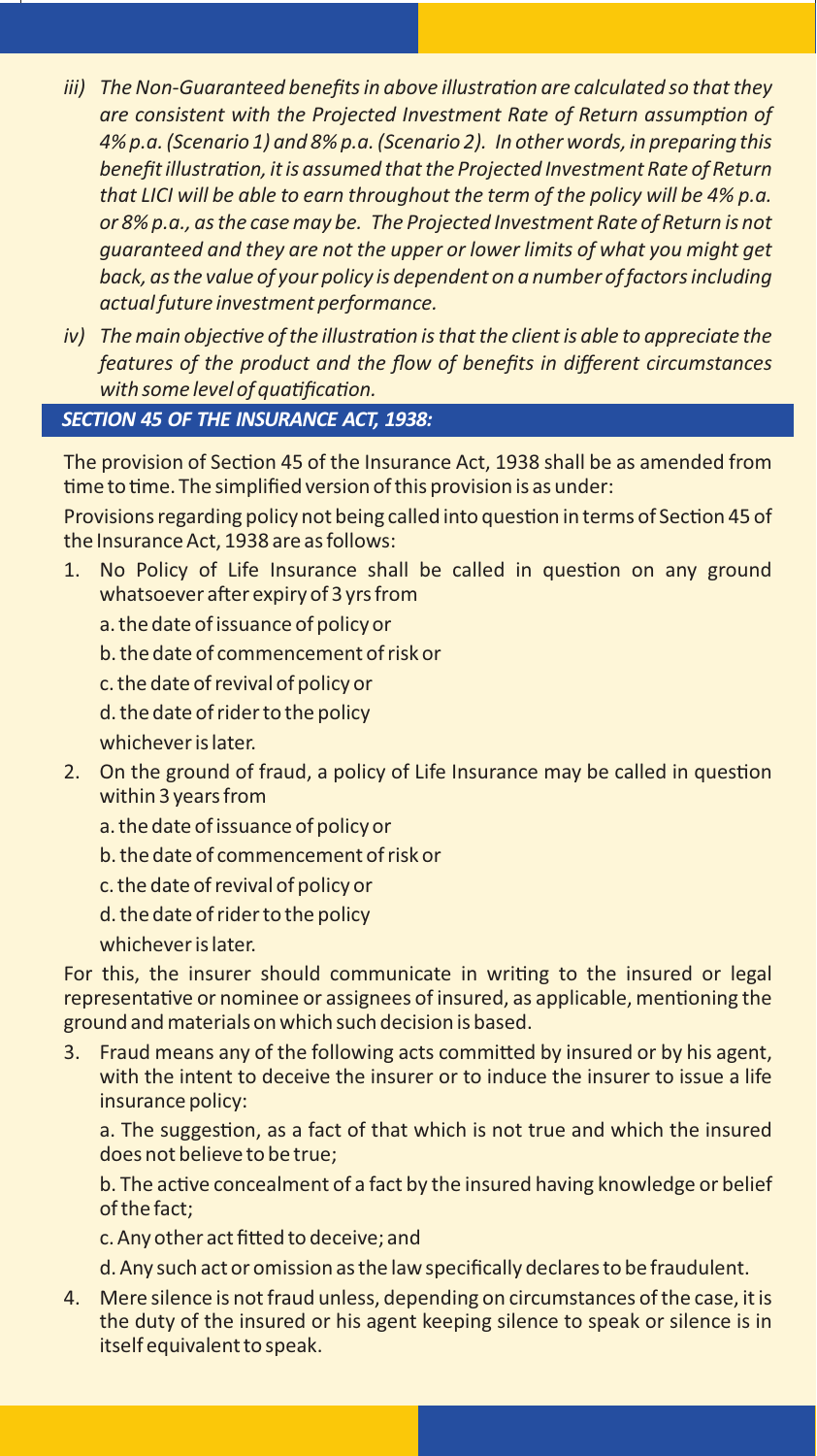- 5. No Insurer shall repudiate a life insurance Policy on the ground of Fraud, if the Insured / beneficiary can prove that the misstatement was true to the best of his knowledge and there was no deliberate intention to suppress the fact or that such mis-statement of or suppression of material fact are within the knowledge of the insurer. Onus of disproving is upon the policyholder, if alive, or beneficiaries.
- 6. Life insurance Policy can be called in question within 3 years on the ground that any statement of or suppression of a fact material to expectancy of life of the insured was incorrectly made in the proposal or other document basis which policy was issued or revived or rider issued. For this, the insurer should communicate in writing to the insured or legal representative or nominee or assignees of insured, as applicable, mentioning the ground and materials on which decision to repudiate the policy of life insurance is based.
- 7. In case repudiation is on ground of mis-statement and not on fraud, the premium collected on policy till the date of repudiation shall be paid to the insured or legal representative or nominee or assignees of insured, within a period of 90 days from the date of repudiation.
- 8. Fact shall not be considered material unless it has a direct bearing on the risk undertaken by the insurer. The onus is on insurer to show that if the insurer had been aware of the said fact, no life insurance policy would have been issued to the insured.
- 9. The insurer can call for proof of age at any time if he is entitled to do so and no policy shall be deemed to be called in question merely because the terms of the policy are adjusted on subsequent proof of age of life insured. So, this Section will not be applicable for questioning age or adjustment based on proof of age submitted subsequently.

*[Disclaimer: This is not a comprehensive list of Sec�on 45 of the Insurance Act,* 1938 and only a simplified version prepared for general information. Policy *Holders are advised to refer to Sec�on 45 of Insurance Act, 1938, for complete and accurate details. ]*

#### **PROHIBITIONOF REBATES (SECTION 41OF THE INSURANCE ACT, 1938):**

- 1. No person shall allow or offer to allow, either directly or indirectly, as an inducement to any person to take out or renew or continue an insurance in respect of any kind of risk relating to lives or property in India, any rebate of the whole or part of the commission payable or any rebate of the premium shown on the policy, nor shall any person taking out or renewing or continuing a policy accept any rebate, except such rebate as may be allowed in accordance with the published prospectuses or tables of the insurer.
- 2. Any person making default in complying with the provisions of this section shall be liable for a penalty which may extend to ten lakh rupees.

This product brochure gives only salient features of the plan. For further details please refer to the Policy document on our website www.licindia.in or contact our nearest Branch Office.

#### BEWARE OF SPURIOUS PHONE CALLS AND FICTITIOUS / FRAUDULENT OFFERS

IRDAI is not involved in activities like selling insurance policies, announcing bonus or investment of premiums. Public receiving such phone calls are requested to lodge a police complaint.